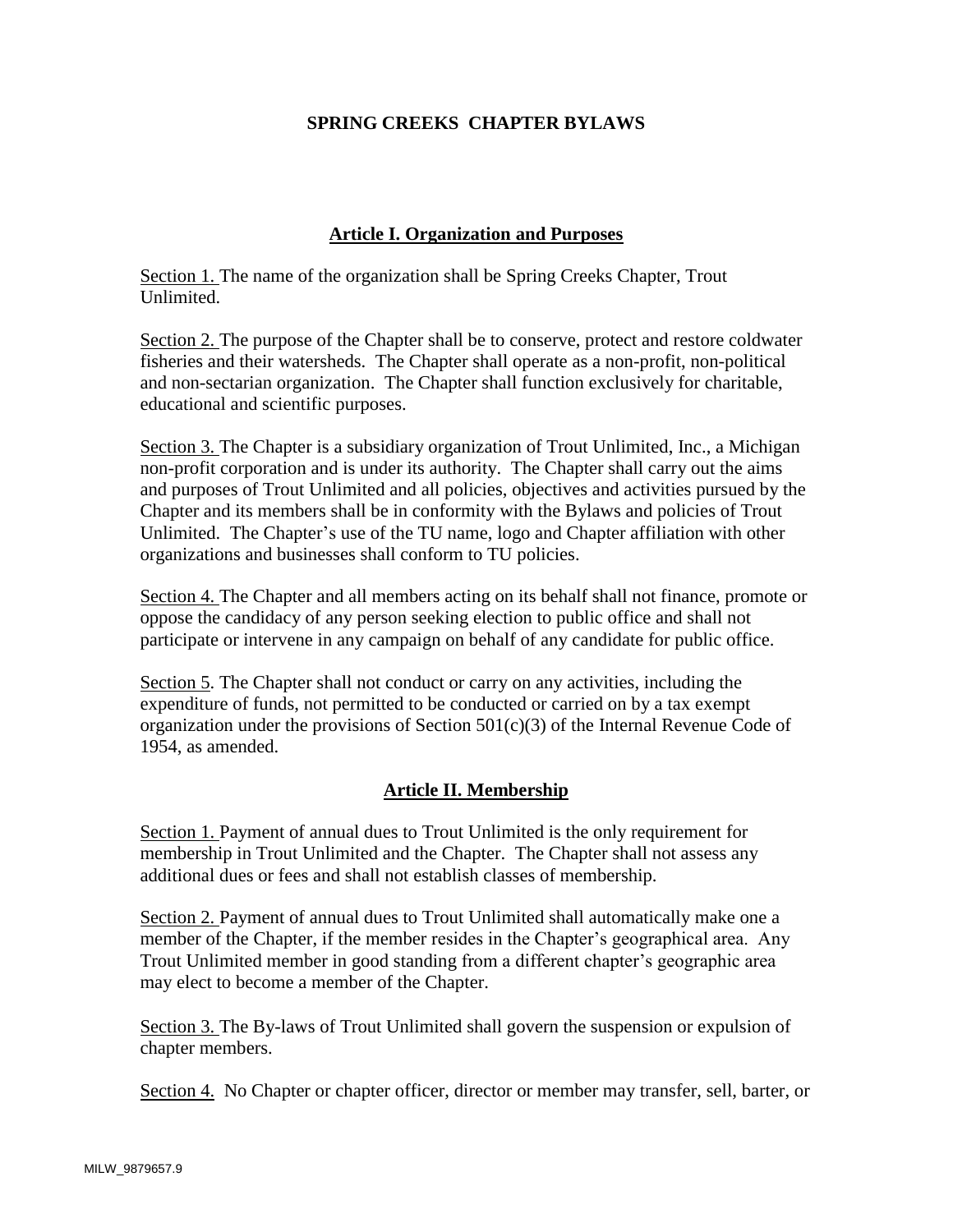lease to any person or entity the membership list or the names, addresses, contact information or other personal information of the members.

# **Article III. Membership Meetings**

Section 1. The Annual Meeting of the Chapter shall be held on a date set by the Board of Directors, to elect officers and Directors and conduct other business of the Chapter. The President and the Treasurer shall present annual reports to the members.

Section 2. Notice of the Annual Meeting shall be sent to each member at least fifteen (15) days prior to the meeting. The meeting notice shall include the date, time, place and agenda of the annual Meeting and the slate of candidates nominated for election by the Nominating Committee.

Section 3. The Chapter shall hold regular meetings at a date, time and place chosen by the Board of Directors.

Section 4. Special meetings may be called by the President or Board of Directors or upon the written request of the lesser of ten percent (10%) of the members or twenty (20) members. Notice of all special meetings must be given to members at least seven (7) days prior to the meeting and shall include the date, time, place and agenda for the special meeting.

Section 5. *Robert's Rules of Order, Newly Revised* shall govern the meetings on all matters relating to order and procedure, including nominations and elections. Only current members of Trout Unlimited shall be permitted to vote at any meeting of the members and no proxy voting shall be allowed.

## **Article IV. Board of Directors**

Section 1. The Board of Directors is responsible for the general supervision of the Chapter's affairs and finances.

Section 2. The Board of Directors shall consist of no fewer than three (3) non-officer members and the officers pursuant to Article V, section 1 and no more than six (6) members. Each non-officer Director shall serve a three-year term, with Directors' terms staggered to provide for continuity. The immediate past President shall be an ex-officio member of the Board of Directors for the term of his or her successor. All Directors shall be current members of Trout Unlimited.

Section 3. The Board of Directors shall meet regularly, but no less than three (3) times per year. Upon notice, the meetings of the Board of Directors may be conducted by telephone. The Board of Directors may also act by email vote, provided all members of the Board of Directors are permitted the opportunity to participate and all votes are shown to all Directors and reported in the minutes of the Board of Directors.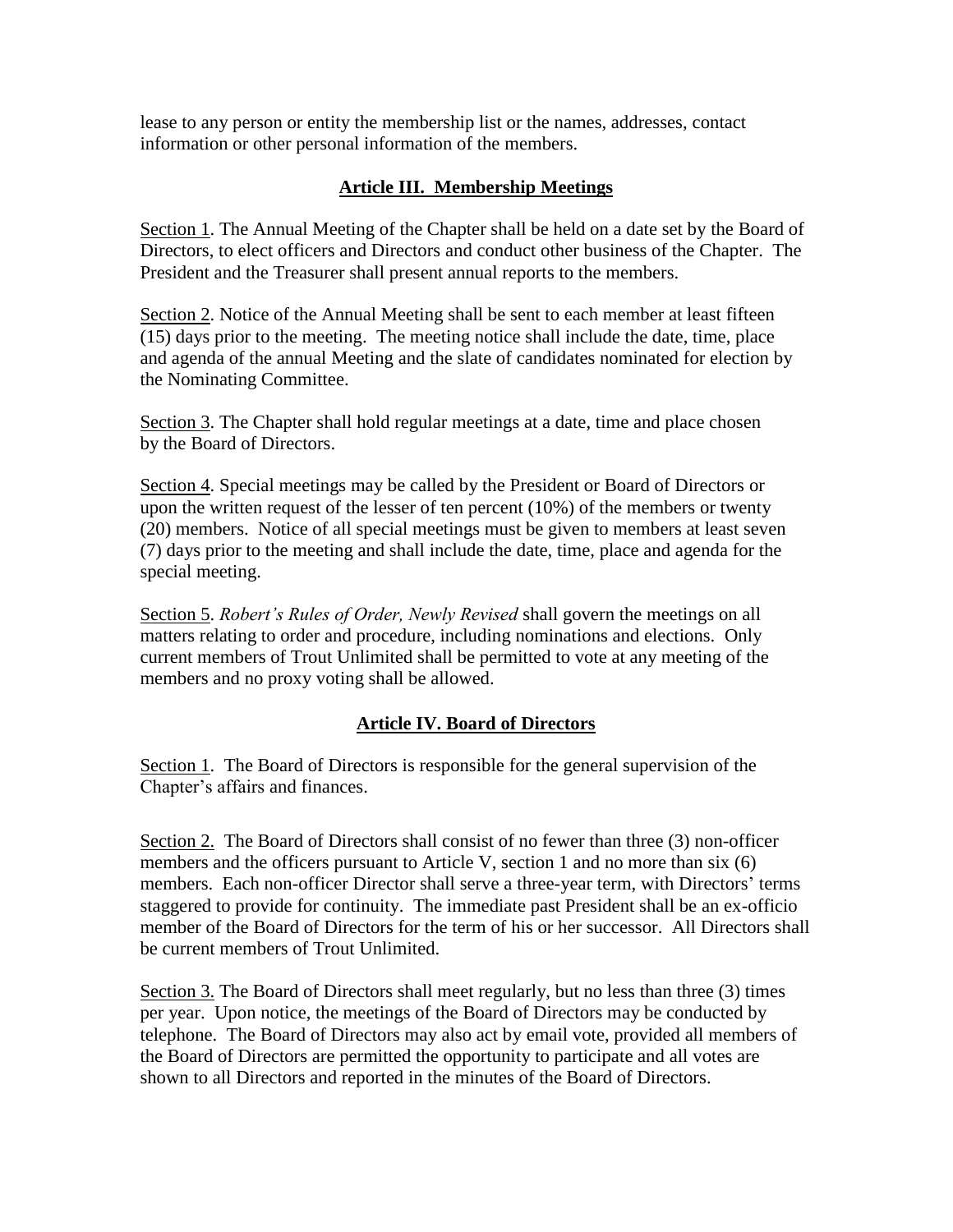Section 4. A simple majority of the members of the Board of Directors shall constitute a quorum and a simple majority vote of those present is required to approve any official action.

Section 5. Special meetings may be called by the President or any two (2) members of the Board of Directors. Unless notice is waived by all members of the Board of Directors, notice of any special meeting, including date, time, place and agenda, must be given at least seven (7) days in advance. Notice may be in writing or by electronic communication, including fax or electronic mail.

Section 6. If a director is unable to serve for any reason or if a director is appointed to fill a vacant officer position, the vacant director position shall be filled for the remainder of the unexpired term by election at the next regularly scheduled meeting of the Chapter members or at a special meeting called for this purpose.

# **Article V. Officers and Duties**

Section 1. The officers of the Chapter shall be: President, Vice President, Secretary and Treasurer, all of whom shall be voting members of the Chapter's Board of Directors. All officers must be members in good standing of Trout Unlimited. No person shall hold more than one (1) office at any time, except for the offices of Secretary and Treasurer. The officers shall be chosen and elected by the membership at the annual membership meeting.

Section 2. The President shall serve as general executive officer and shall appoint the chairs of all Chapter committees. The President shall oversee all activities of the chapter and preside at all membership and board meetings.

Section 3. The Vice President shall assume the duties of the President if the President is absent or unable to perform the President's duties. The Vice President shall perform the duties assigned by the Board of Directors and the President.

Section 4. The Treasurer shall have custody of all funds and property of the Chapter. With the President, the Treasurer may sign and execute, in the name of the Chapter, all contracts, agreements and other obligations of the Chapter. When necessary or proper, the Treasurer shall endorse for collection on behalf of the Chapter, all checks, notes, drafts and electronic credits and transfers and shall deposit same and all other revenues to the credit of the Chapter in such bank or banks as the Board of Directors designates. All checks for the disbursement of funds of the Chapter above \$200 shall be signed by the President and counter-signed by the Treasurer. The Board of Directors may impose such alternate authority or limitations of authority to execute contracts, sign checks or use other forms of payment as the Board of Directors deems appropriate and may require that the Treasurer be bonded. The Treasurer shall also:

A. Keep full and accurate accounts of monies received and paid on account of the Chapter, give a financial report at each meeting of the Board of Directors,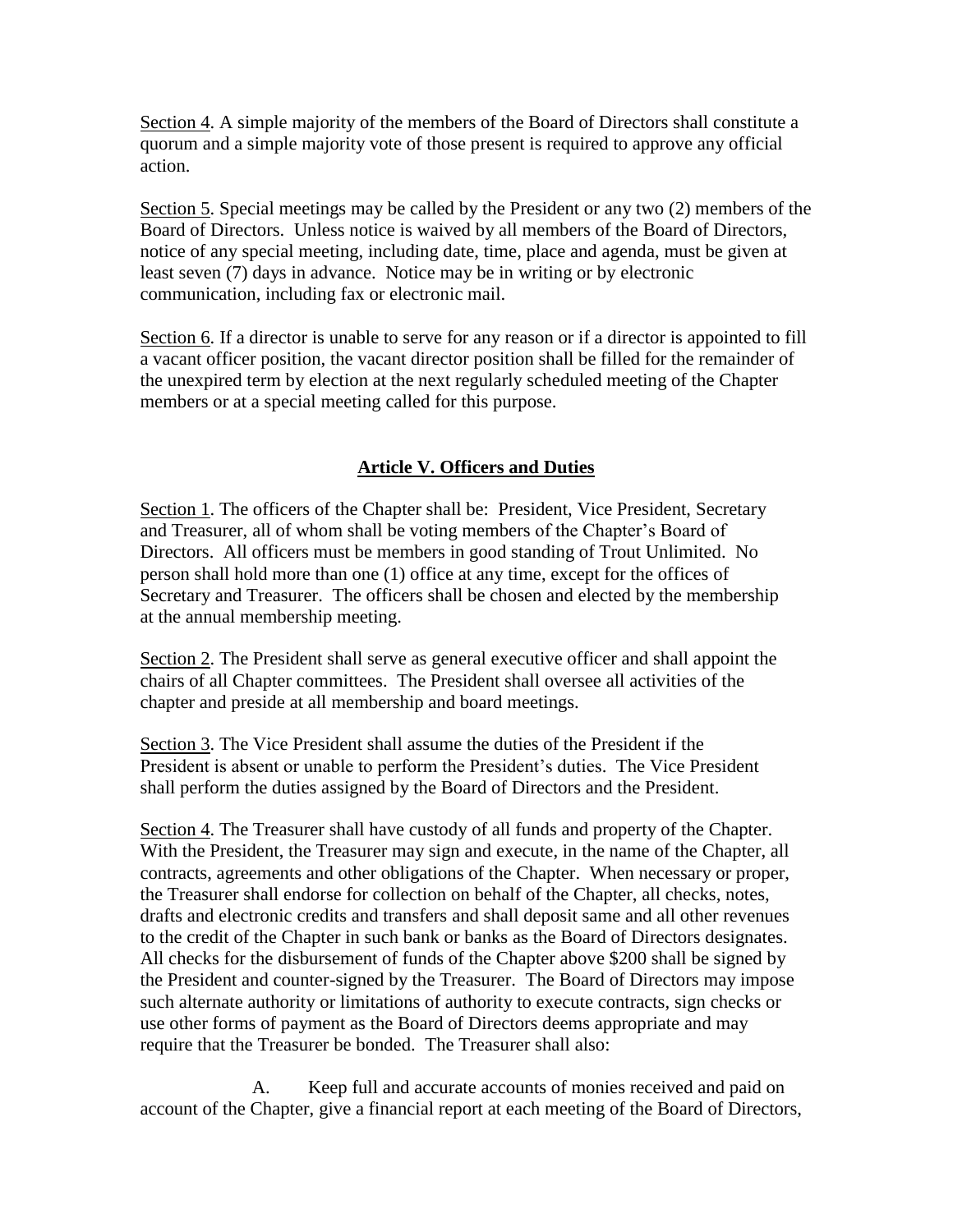and whenever required by the Board of Directors, render a statement of the Chapter's accounts and report to the membership.

B. Submit a complete Annual Financial Report (AFR) for the chapter to Trout Unlimited prior to the deadline set by Trout Unlimited. The AFR will be in compliance with the policies and requirements of Trout Unlimited and will contain a complete and accurate accounting of all revenues, expenses, volunteer hours by members of the Chapter and any additional items prescribed within the AFR form.

C. The Treasurer will also make all necessary filings with the Internal Revenue Service and state and local authorities.

D. Upon request, permit access to the Chapter's books, records and accounts by any Chapter Officer, Director or designated representative of the State Council and/or Trout Unlimited.

Section 5. The Secretary shall keep the minutes of all meetings of the Board of Directors and the general membership and keep an accurate and current record of all Chapter memberships. The Secretary shall assist the Treasurer in preparing the AFR form. The Secretary shall send all required notices to members of the Chapter, as required by these bylaws or otherwise. Notice may be in writing or by electronic communication, including fax, electronic mail or by posting on the Chapter's web-site. The Secretary shall also maintain the correspondence of the Chapter.

# **Article VI. Election, Term, Vacancy**

Section 1. The Chapter officers shall be elected for two-year terms. No officer shall serve more than two (2) consecutive two-year terms in the same office, but an officer may again hold the same office after a one-year period out of office.

[Alternative: The Chapter officers shall be elected for one-year terms. No officer shall serve more than three (3) consecutive one-year terms in the same office, but an officer may hold the same office after a one-year period out of office.]

Section 2. In the event of a vacancy in any office, the Board of Directors shall appoint an individual to serve until the next regularly scheduled election.

Section 3. A majority vote of those Chapter members in good standing present at the annual business meeting will be sufficient to elect all officers and directors. [Delete if officers are appointed by the Board]

Section 4. The Nominating Committee shall nominate members for each elected office. Nominations may also be made from the floor at the Annual Meeting. [Delete if officers are appointed by the Board]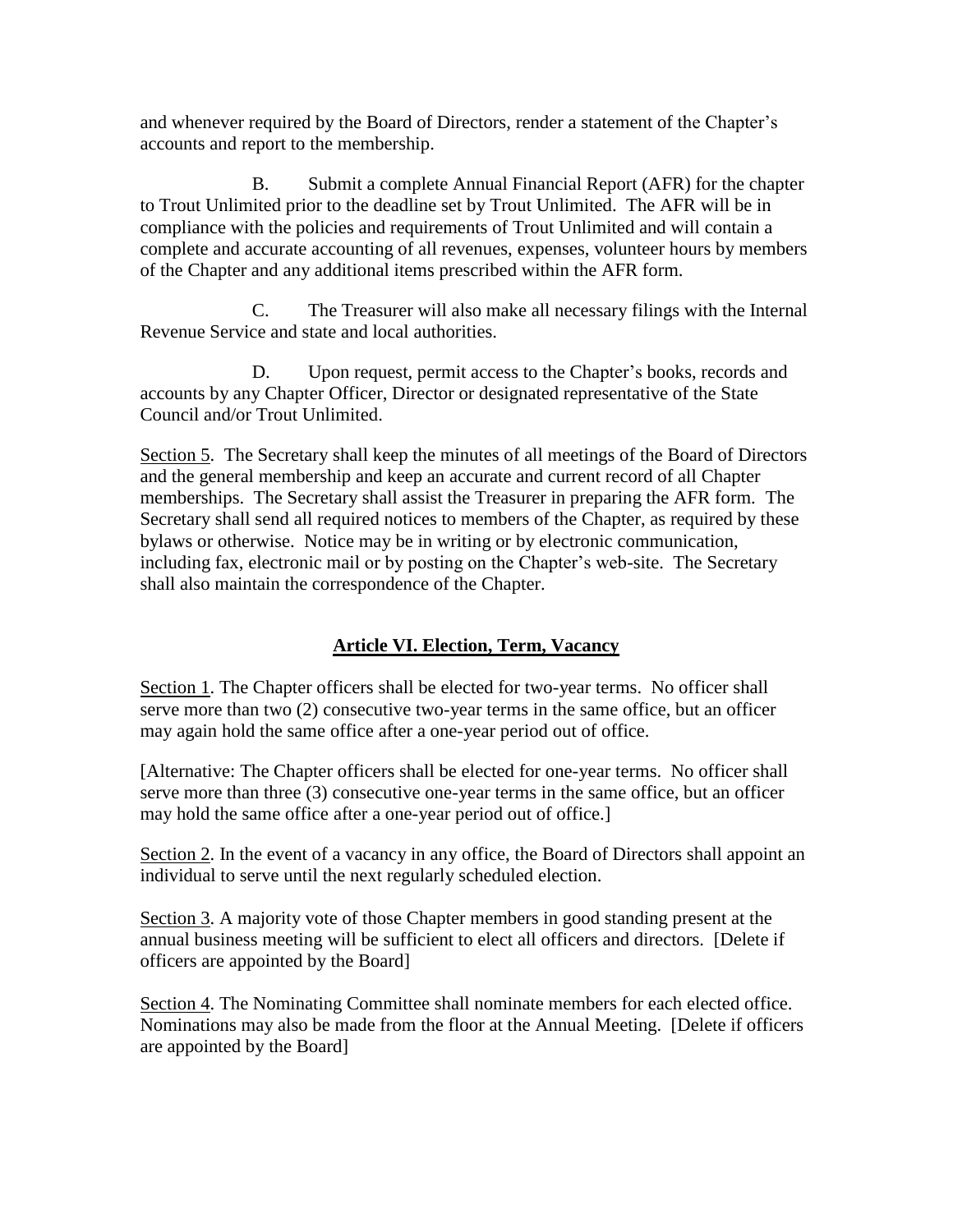# **Article VII. Committees**

Section 1. The Chapter may establish standing committees, whose members shall be appointed by the chair of each committee:

A. Communications: This committee is responsible for the chapter web-site and newsletter.

B. Membership: This committee is responsible for membership services, membership lists and efforts to recruit and retain members.

C. Education: This committee is responsible for education programs and youth activities.

D. Conservation: This committee is responsible for activities and projects that directly support Trout Unlimited's conservation agenda.

E. Financial Development: This committee is responsible for chapter fundraising.

F. Nominating: This committee shall assist the Board of Directors and officers with leadership development and submit a slate of candidates for elections.

Section 2. Additional standing or ad hoc committees may be established from time to time by the President or the Board of Directors.

## **Article VIII. Fiscal Year**

Section 1. The Chapter's fiscal year shall be the same as that of Trout Unlimited.

## **Article IX. Amendment of By-Laws**

Section 1. These Chapter bylaws may be amended at any Annual Meeting or Special Meeting if at least the lesser of 30 chapter members or 10% of the Chapter's members are present. Amendment of the bylaws shall require a two-thirds vote of those present and voting. Only current members of Trout Unlimited shall be permitted to vote. Any amendment to these bylaws shall be consistent with the bylaws of Trout Unlimited. All proposed amendments to the Bylaws shall require at least 30 days notice to the members, with the notice specifying the proposed amendment.

Section 2. If any amendment of these bylaws is required in order to make them consistent with the bylaws of Trout Unlimited, a vote of a majority of those present and permitted to vote shall be sufficient to pass the amendment.